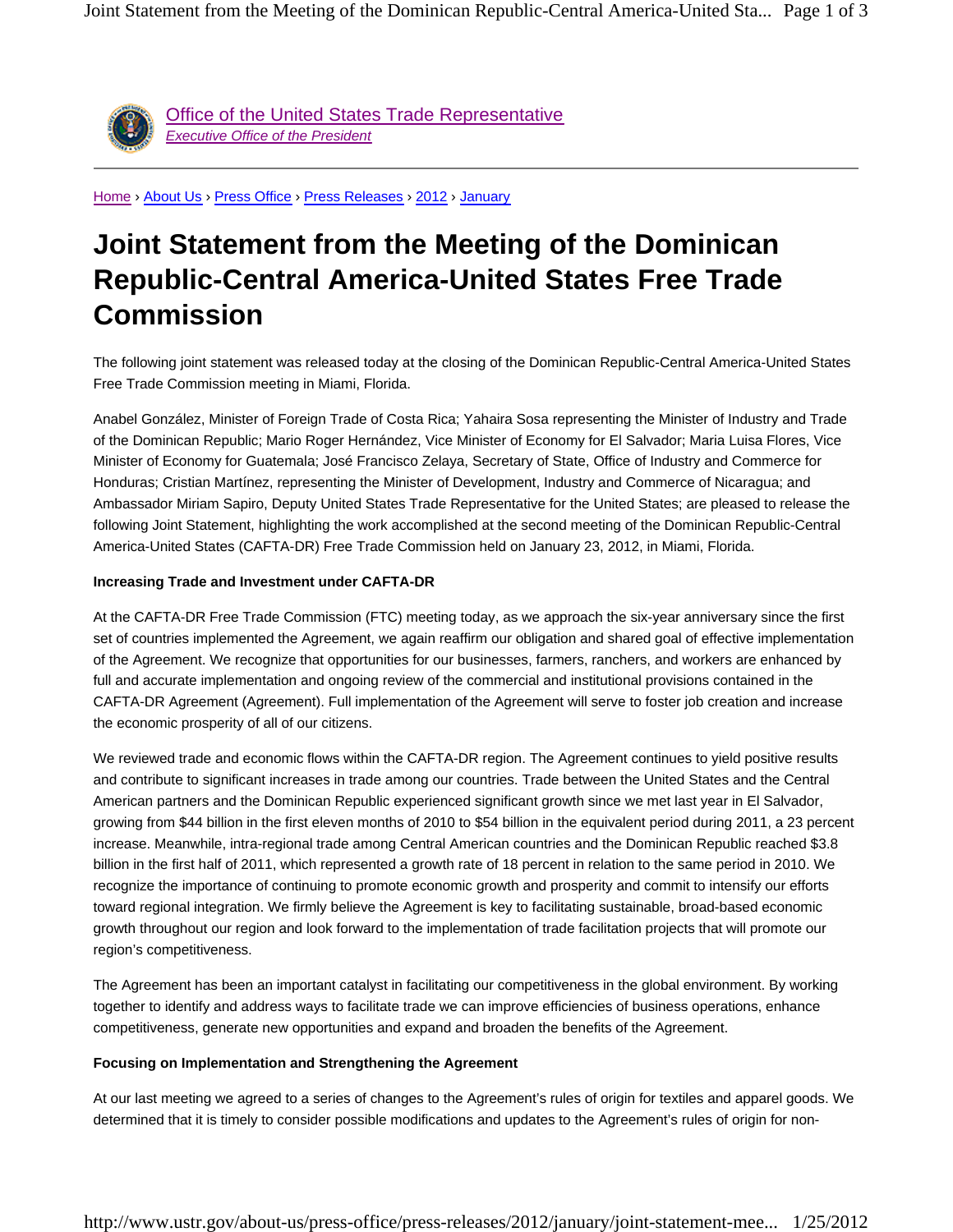textiles and non-apparel goods. We established an ad hoc working group under Article 4.14 to consider modifications of the CAFTA-DR rules of origin and we instructed it to meet within 60 days to initiate its work.

We reviewed the progress made on updating the CAFTA-DR rules of origin to correspond to the 2012 changes in the Harmonized System (HS) nomenclature and thanked the technical experts for their work. We recognized the importance of this project in easing customs administration for our customs authorities, producers, and exporters and instructed our technical teams to conclude this update for our signature within 60 days.

We commended the experts for the work being undertaken to update the special rules of origin provided for in Appendix 3.3.6 to correspond to the changes in the HS nomenclature. We encourage the conclusion of this work as soon as possible in accordance with paragraph 6 of the Annex. Once consultations are concluded and the work is finalized we look forward to promptly adopting these changes.

With respect to the remuneration of panelists, assistants, experts, and the payment of their expenses, we will meet by video conference on or before February 15, 2012, to reach an agreement, recognizing the importance of an effective dispute settlement procedure that ensures each country´s rights and benefits under the Treaty.

We reviewed the status of the implementation of the modifications to the textile and apparel product rules of origin and look forward to their implementation as soon as possible.

We recognize the importance of transparency and maintaining communication with stakeholders. As we move forward, we will continue to promote an open dialogue and use mechanisms for receiving meaningful public comment, as part of our commitment to public engagement.

## **Broadening and Deepening the Benefits and Trade Facilitation**

To broaden and deepen the benefits of the Agreement and create new jobs in our respective countries, at our last meeting we agreed to cooperate on new initiatives. We received a report from the Inter-American Development Bank (IDB) on progress under the CAFTA-DR Trade Facilitation Initiative, thanked them for their valuable support and expressed our desire to continue this partnership. We look forward to the CAFTA-DR Public-Private Sector Dialogue on Trade Facilitation to be held tomorrow here in Miami. This event will help identify the challenges that the private sector faces to the efficient flow of trade and to exchanging views on priorities and best practices in the areas of Customs and Trade Facilitation, Logistics and Supply Chains, and Technical Standards. We thank the IDB for its role in planning and organizing this important event and also thank the Association of American Chambers of Commerce in Latin America (AACCLA) for its cooperation. We have instructed our senior officials to meet by the end of the second quarter of 2012 to consider the adoption of three concrete projects and their roadmap for implementation and express our interest in continuing to receive IDB`s support in their identification and implementation. We recognized the work carried out so far by our technical Committees on the priorities identified in the Technical Barriers to Trade (TBT) and Customs areas, in particular the successful TBT workshop with private sector participants held in Costa Rica in early December 2011. We urge continuation of these efforts and look forward to identifying further cooperative endeavors and to receiving a report on progress at the next Free Trade Commission meeting.

To further our support for the vital role that small- and medium-sized enterprises (SMEs) play in creating jobs in all of our countries, we reviewed ongoing work to help them take advantage of opportunities under the Agreement. We appreciated the update from the Center for the Promotion of the Micro and Small Enterprise in Central America (CENPROMYPE) on the region-wide sharing of country best practices for supporting small businesses which seek to engage in trade and on joint efforts to establish Development Centers (SBDCs) for Micro- and Small-Businesses throughout the region with the goal of linking to an online trade assistance and information portal for SBDC centers and small businesses in the United States at http://www.SBDCglobal.com. We recognized the intensified interaction among the entities responsible for SMEs in each of our countries and the strides in regional projects and approaches to advance this initiative.

We thank the IDB for its support and assistance in developing a CAFTA-DR textile and apparel Sourcing Directory to enhance communication and sourcing between buyers and manufacturers within the region and its presentation on the